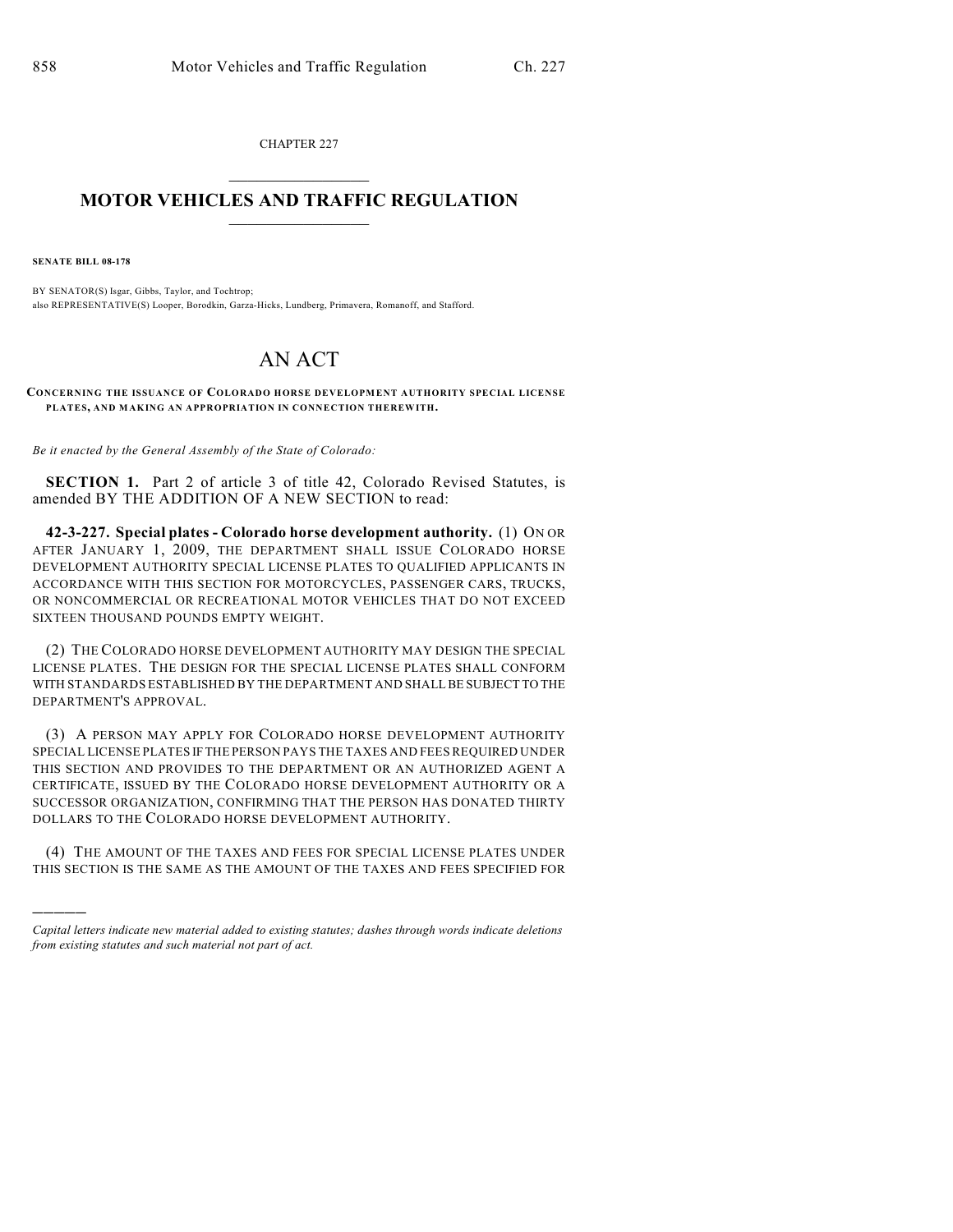REGULAR MOTOR VEHICLE LICENSE PLATES; EXCEPT THAT THE DEPARTMENT SHALL COLLECT A ONE-TIME FEE OF TWENTY-FIVE DOLLARS FOR ISSUANCE OR REPLACEMENT OF EACH SUCH LICENSE PLATE. THE DEPARTMENT SHALL TRANSMIT THE ONE-TIME FEE TO THE STATE TREASURER, WHO SHALL CREDIT THE SAME TO THE HIGHWAY USERS TAX FUND CREATED IN SECTION 43-4-201, C.R.S.

(5) AN APPLICANT MAY APPLY FOR PERSONALIZED COLORADO HORSE DEVELOPMENT AUTHORITY SPECIAL LICENSE PLATES. UPON PAYMENT OF THE ADDITIONAL FEE REQUIRED BY SECTION 42-3-211 (6) (a) FOR PERSONALIZED LICENSE PLATES, THE DEPARTMENT MAY ISSUE SUCH LICENSE PLATES IF THE APPLICANT COMPLIES WITH SECTION 42-3-211. IF AN APPLICANT HAS EXISTING PERSONALIZED LICENSE PLATES FOR A MOTOR VEHICLE, THE APPLICANT MAY TRANSFER THE COMBINATION OF LETTERS OR NUMBERS TO A NEW SET OF COLORADO HORSE DEVELOPMENT AUTHORITY SPECIAL LICENSE PLATES FOR THE VEHICLE UPON PAYMENT OF THE FEE IMPOSED BY SECTION 42-3-211 (6) AND UPON TURNING IN SUCH EXISTING PLATES TO THE DEPARTMENT. A PERSON WHO HAS OBTAINED PERSONALIZED COLORADO HORSE DEVELOPMENT AUTHORITY SPECIAL LICENSE PLATES UNDER THIS SUBSECTION (5) SHALL PAY THE ANNUAL FEE IMPOSED BY SECTION 42-3-211 (6) (b) FOR RENEWAL OF THE PERSONALIZED LICENSE PLATES. THE FEES IMPOSED UNDER THIS SUBSECTION (5) ARE IN ADDITION TO ALL OTHER TAXES AND FEES IMPOSED FOR PERSONALIZED COLORADO HORSE DEVELOPMENT AUTHORITY SPECIAL LICENSE PLATES.

(6) THE COLORADO HORSE DEVELOPMENT AUTHORITY SPECIAL LICENSE PLATES SHALL BE RETIRED IF THREE THOUSAND LICENSE PLATES ARE NOT ISSUED BY JULY 1, 2010.

**SECTION 2.** 42-3-312, Colorado Revised Statutes, is amended to read:

**42-3-312. Special license plate surcharge.** In addition to any other fee imposed by this article, an applicant for a special license plate created by rule in accordance with section 42-3-207, as such section existed when the plate was created, or license plates issued pursuant to sections 42-3-211 to 42-3-218 and sections 42-3-221 to 42-3-226 42-3-227 shall pay an issuance fee of twenty-five dollars; except that the fee shall not be imposed on special license plates exempted from additional fees for the issuance of a military special license plate by section 42-3-213 (1) (b) (II). The fee shall be transferred to the state treasurer and credited to the licensing services cash fund created in section 42-2-114.5.

**SECTION 3. Appropriation.** (1) In addition to any other appropriation, there is hereby appropriated, out of any moneys in the license plate cash fund created in section 42-3-301 (1) (b), Colorado Revised Statutes, not otherwise appropriated, to the department of revenue, for allocation to the division of motor vehicles, for the fiscal year beginning July 1, 2008, the sum of sixteen thousand eighty dollars (\$16,080) cash funds, or so much thereof as may be necessary, for the implementation of this act.

(2) In addition to any other appropriation, there is hereby appropriated, out of any moneys in the licensing services cash fund created in section 42-2-114.5, Colorado Revised Statutes, not otherwise appropriated, to the department of revenue, for allocation to the division of motor vehicles, for the fiscal year beginning July 1,